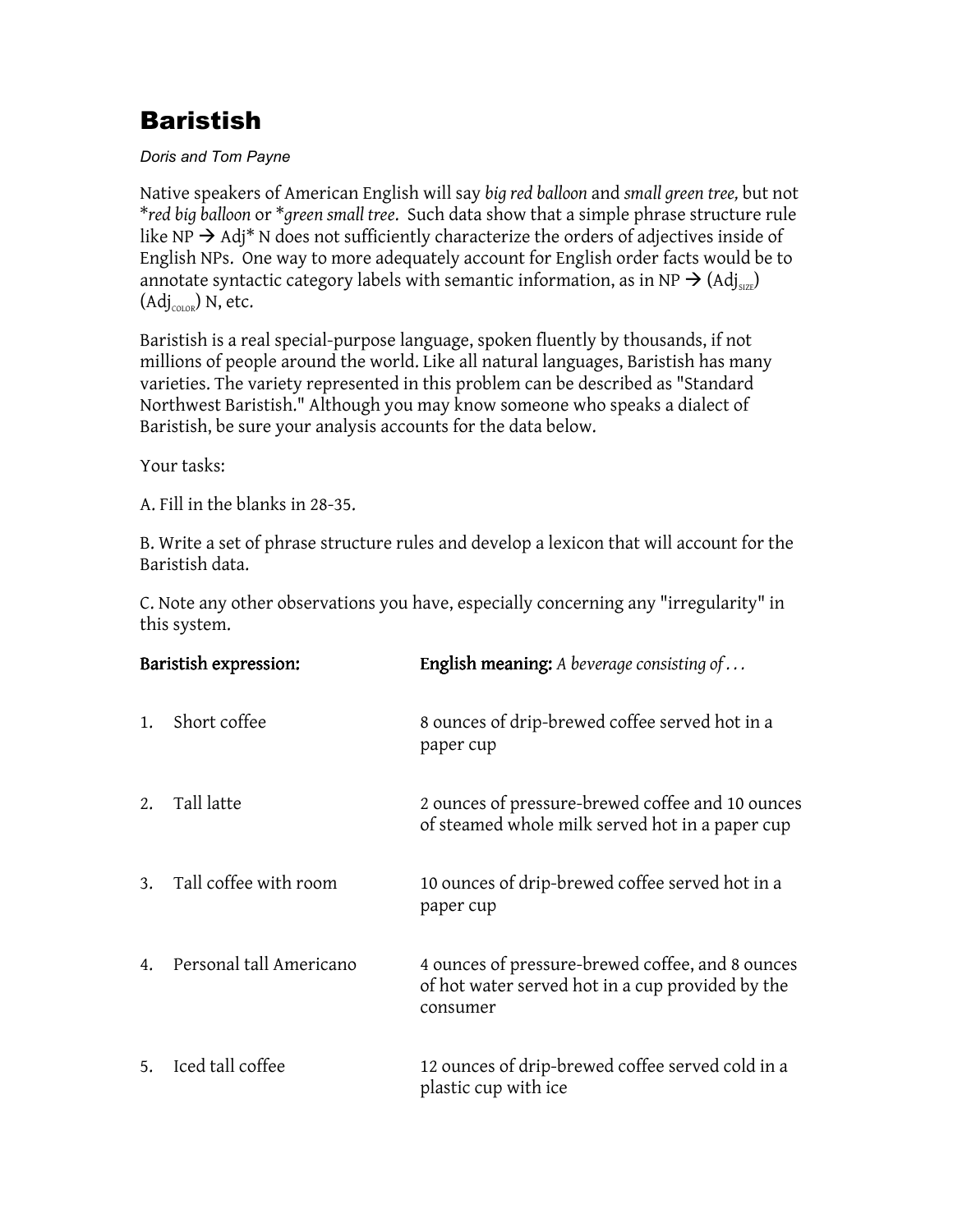| 6. | Doppio espresso con panna                      | 4 ounces of pressure-brewed coffee topped by 2<br>ounces of whipped cream served hot in a paper cup                                                                             |
|----|------------------------------------------------|---------------------------------------------------------------------------------------------------------------------------------------------------------------------------------|
| 7. | Tall Americano with room                       | 4 ounces of pressure-brewed coffee, and 6 ounces<br>of hot water served hot in a paper cup                                                                                      |
| 8. | Tall skinny latte                              | 2 ounces of pressure-brewed coffee and 10 ounces<br>of steamed non-fat milk served hot in a paper cup                                                                           |
| 9. | Double tall one-percent latte                  | 4 ounces of pressure-brewed coffee and 8 ounces<br>of steamed 1% milk served hot in a paper cup                                                                                 |
|    | 10. Grande decaf coffee                        | 16 ounces of decaffeinated drip-brewed coffee<br>served hot in a paper cup                                                                                                      |
|    | 11. Grande cappuccino                          | 4 ounces of pressure-brewed coffee, 8 ounces of<br>steamed whole milk, and 4 ounces of steamed<br>whole milk foam served hot in a paper cup                                     |
|    | 12. Tall dry cappuccino                        | 2 ounces of pressure-brewed coffee, 4 ounces of<br>steamed whole milk, and 6 ounces of steamed<br>whole milk foam served hot in a paper cup                                     |
|    | 13. Grande breve                               | 4 ounces of pressure-brewed coffee, and 12 ounces<br>of steamed half-and-half served hot in a paper cup                                                                         |
|    | 14. Grande mocha con panna                     | 4 ounces of pressure-brewed coffee, and 12 ounces<br>of steamed chocolate whole milk topped by two ounces<br>of whipped cream served hot in a paper cup                         |
|    | 15. Personal half-caf grande latte             | 2 ounces of pressure-brewed coffee, 2 ounces of<br>pressure-brewed decaffeinated coffee, and 12 ounces<br>of steamed whole milk served hot in a cup supplied<br>by the consumer |
|    | 16. Tall Irish cream two percent<br>cappuccino | 2 ounces of pressure-brewed coffee, 6 ounces of 2%<br>milkfat milk, 4 ounces of 2% milkfat milk foam and<br>one tablespoon of Irish cream syrup served hot in a<br>paper cup    |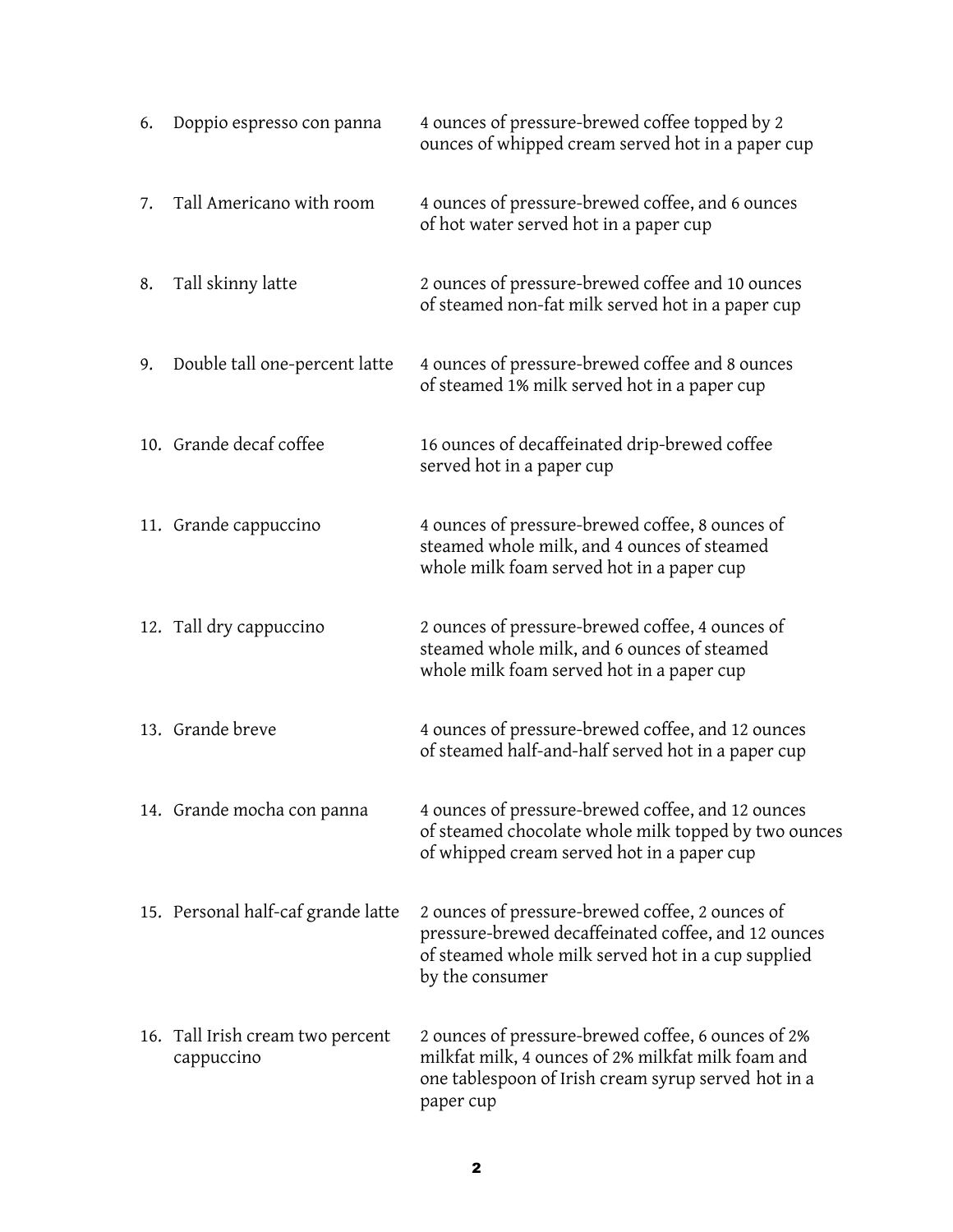| 17. For-here grande mocha                             | 4 ounces of pressure-brewed coffee, and 12 ounces<br>of steamed chocolate whole milk served hot in a<br>porcelain cup                                                            |
|-------------------------------------------------------|----------------------------------------------------------------------------------------------------------------------------------------------------------------------------------|
| 18. Triple grande breve                               | 6 ounces of pressure-brewed coffee and 10 ounces<br>of steamed half-and-half served hot in a paper cup                                                                           |
| 19. For-here quad grande Irish<br>cream breve         | 8 ounces of pressure-brewed coffee, 8 ounces of<br>steamed half-and-half, and a tablespoon of Irish<br>cream syrup served hot in a porcelain cup.                                |
| 20. Iced decaf triple grande<br>cinnamon skinny mocha | 6 ounces of pressure-brewed decaffeinated coffee<br>and 6 ounces of chocolate, non-fat milk with a<br>tablespoon of cinnamon flavoring, served cold in a<br>plastic cup with ice |

#### The following expressions are ungrammatical in Standard Northwest Baristish:

- 21. \*Double espresso
- 22. \*Doppio (tall) latte / \*Doppio (tall) cappuccino/ \* Doppio (tall) mocha / \*Doppio (tall) breve
- 23. \*Tall iced coffee
- 24. \*Breve grande
- 25. \*Decaf tall cappuccino
- 26. \*Grande double latte
- 27. \*Two-percent Irish cream cappuccino

### Translate the following grammatical Baristish expressions into English:

28. Grande skinny dry cappuccino